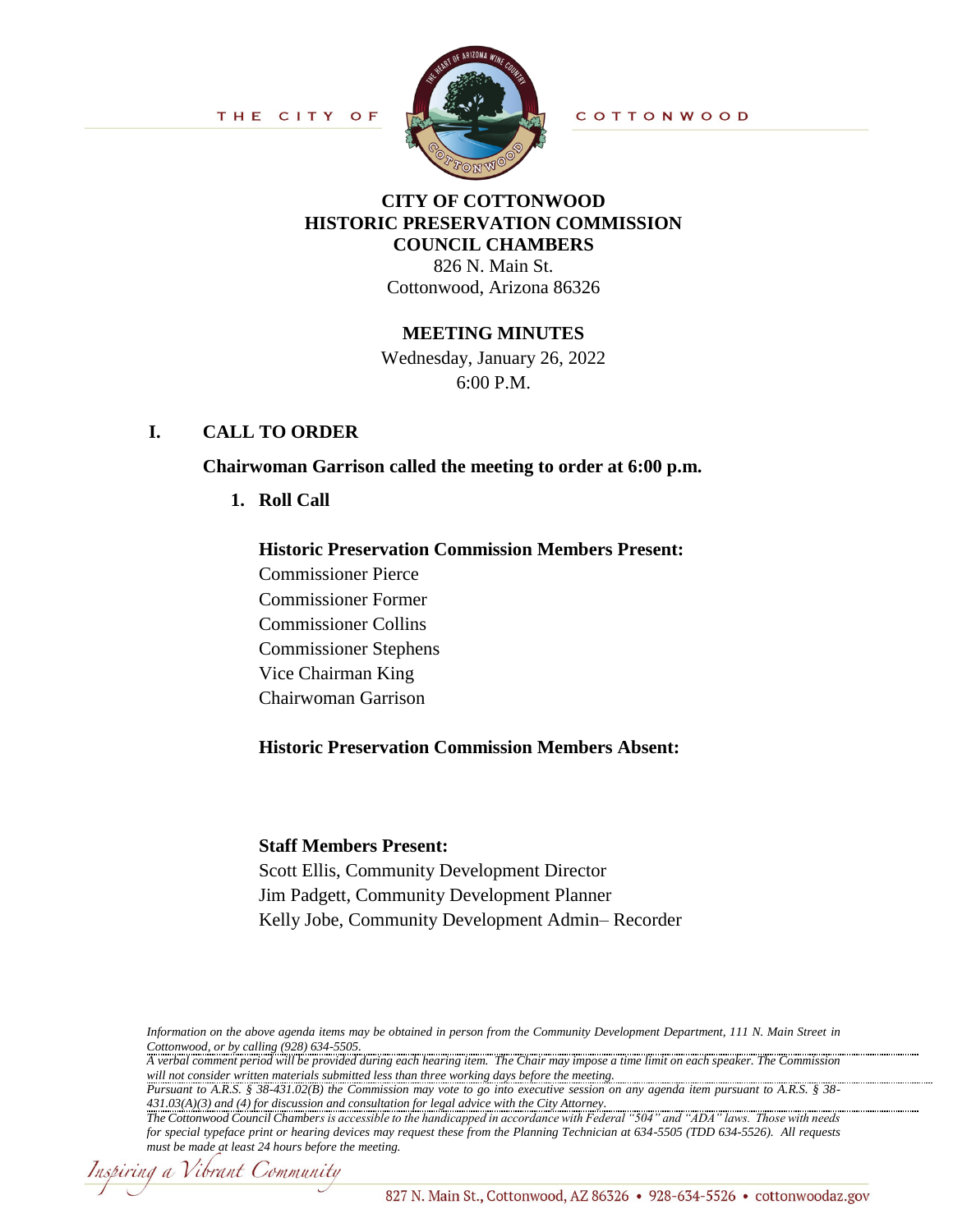

COTTONWOOD

### **2. Approval of Minutes:** November 17, 2021 Meeting

*Motion: To approve minutes Made by: Commissioner Collins Second: Vice Chairman King*

#### *Approved Unanimously*

# **II. Informational Reports & Updates –**

Director Ellis stated there is one open seat for this Commission that needs to be filled. There are three (3) open seats for the Planning  $\&$  Zoning Commission, as soon as those are filled, the joint meeting with Planning & Zoning will be scheduled. It may be March or April.

Chairwoman Garrison stated the Old Town Center for the Arts is doing Historic Trivia on January  $29<sup>th</sup>$  at 7:00 pm. She stated more information is on their website.

#### **III. Call to the Public – None**

- **IV. Special Presentations – None**
- **V. Old Business: None**

#### **VI. New Business:**

**Consideration of an application for a Landmark Certificate from Steve and Denise Schley to Landmark a property at 922 N. 2nd St.**

*Motion was made to table the Landmarking for this property until next meeting.*

*Made By: Commissioner Stephens*

*Information on the above agenda items may be obtained in person from the Community Development Department, 111 N. Main Street in Cottonwood, or by calling (928) 634-5505.*

*A verbal comment period will be provided during each hearing item. The Chair may impose a time limit on each speaker. The Commission will not consider written materials submitted less than three working days before the meeting.*

*Pursuant to A.R.S. § 38-431.02(B) the Commission may vote to go into executive session on any agenda item pursuant to A.R.S. § 38- 431.03(A)(3) and (4) for discussion and consultation for legal advice with the City Attorney.* 

Inspiring a Vibrant Community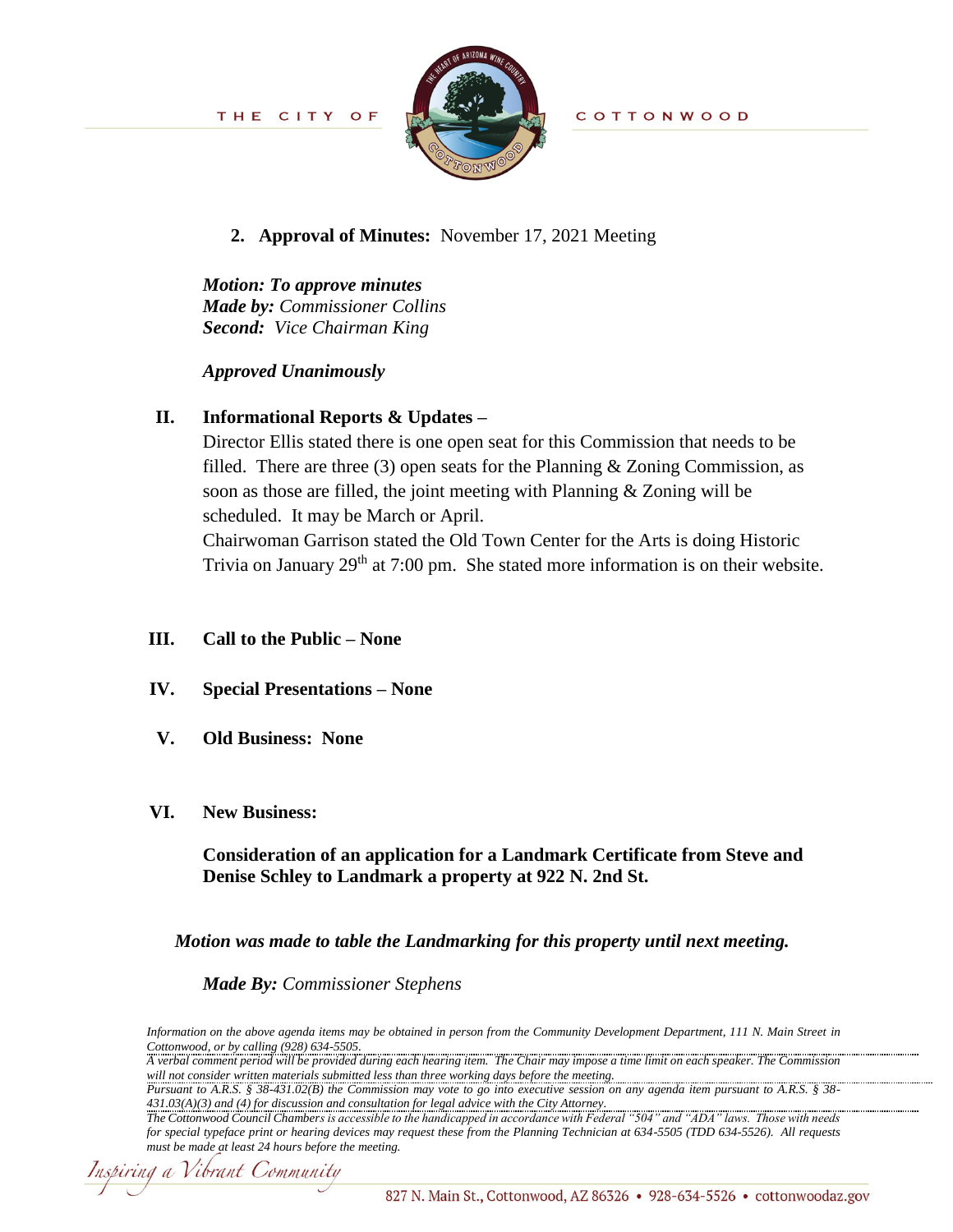THE CITY OF



COTTONWOOD

*Second: Commissioner Pierce*

*Roll Call Vote: Commissioner Pierce - Aye Commissioner Former – Aye Commissioner Collins - Aye Commissioner Stephens - Aye Vice Chairman King - Aye Chairwoman Garrison - Aye*

*Unanimously Carried*

### **VII. Discussion Items:**

#### **1. Revisions to the HPC Bylaws –**

Planner Padgett stated the revisions to the HPC Bylaws will be taken to City Council February  $15<sup>th</sup>$  and will bring back to the Commission meeting on February  $23<sup>rd</sup>$ . He asked the Commission to go over them and advise him of any comments or suggestions right away.

#### **2. Cottonwood Historic Property Tour Recap**

Planner Padgett stated there were not many videos sold, but thankfully the Edward Jones sponsorship was a great addition. He stated that the initial cost of setting up the website was a onetime fee, so that will not be an ongoing cost.

Commissioner Collins stated May is Historical Preservation month. He suggested to get something going for May and just have a booth outside for the Walkin On Main event in November.

Commissioner Former stated the Commission has been conservative due to the Corona Virus, maybe this year is the time to go the opposite way and really dig in by having an open type tour bus to tour the properties.

Chairwoman Garrison stated there needs to be a committee formed ASAP. She asked staff if the Property Tour could be a City Budget item. She stated this Commission is asked to be fundraisers and it is difficult to do.

Director Ellis stated he would bring it up to the Finance Team and get back to the Commission.

*Pursuant to A.R.S. § 38-431.02(B) the Commission may vote to go into executive session on any agenda item pursuant to A.R.S. § 38- 431.03(A)(3) and (4) for discussion and consultation for legal advice with the City Attorney.* 

Inspiring a Vibrant Community

*Information on the above agenda items may be obtained in person from the Community Development Department, 111 N. Main Street in Cottonwood, or by calling (928) 634-5505.*

*A verbal comment period will be provided during each hearing item. The Chair may impose a time limit on each speaker. The Commission will not consider written materials submitted less than three working days before the meeting.*